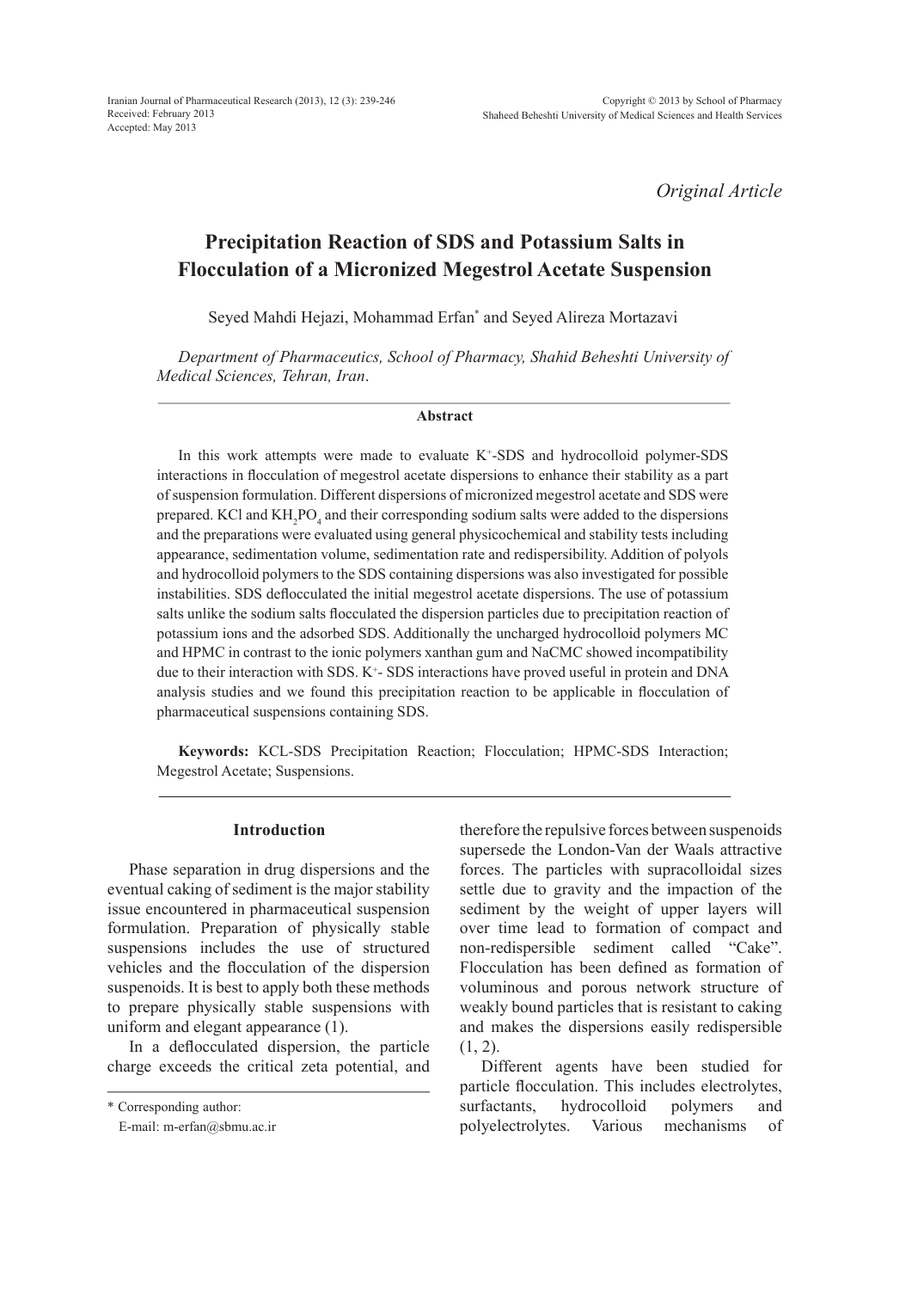flocculation in pharmaceutical suspensions have been proposed in the literature (1, 3-4).

Flocculation by zeta potential reduction or charge neutralization is induced by decrease in the electrostatic repulsive barrier originating from the Double layer. The attractive forces of Van der Waals overwhelm and this results in particle aggregation. DLVO theory has been used to interpret this phenomenon in pharmaceutical suspensions  $(1, 3)$ .

Chemical bridging has been described as aggregation by chemical interaction between the adsorbed ions extending from the particle surface and media precipitation ions and usually happens when a surfactant or macrogol has affinity to an electrolyte (2, 4).

Flocculation can also be brought about by polymer or polyelectrolyte chains in low concentrations through formation of physical bridges. This is called bridging flocculation and it generally happens when high molecular weight polymer adsorbs on the surface without saturating it  $(5)$ .

In liquid bridging, the flocculation is usually achieved by the use of low HLB surfactants and it can be described as follows: nonionic low HLB surfactants form hazy solutions which contain many large micelles. Upon incorporation of the suspension particles, a saturated layer of surfactants will form around the particles. This surrounding liquid links particles like a bridge, resulting in particle aggregation. It is thought that flocculation of suspensions by nonionic surfactants and polyols is related to dehydration of the particles and subsequent liquid bridging  $(6, 7)$ .

SDS (sodium dodecyl sulfate) is an anionic surfactant with many applications in science and industry and it may be used as detergent, wetting agent, emulsifier, dispersant, or foaming agent. SDS has good wetting properties and it can act as a dispersant or a flocculating agent in suspensions and emulsions depending on the dispersion system characteristics (8). Its use in the DNA extraction is to aid in lysing cells and solubilizing proteins. In SDS-PAGE electrophoresis technique, it is used to unravel proteins to their primary conformation and impart a uniform charge density to the polypeptides. Aqueous solutions of SDS have also been useful

to disperse and suspend nanotubes (9-11, 25).

Megestrol acetate suspensions containing SDS have been seen to deflocculate in concentrations above  $0.02\%$  (w/v) making them unstable (12). SDS exhibits different interactions within the dispersion systems with polymers or other dispersion constituents. This may prove useful in certain circumstances. SDS reduces the deleterious effect of magnesium stearate on dissolution rate of the oral formulations which results from physical interaction of SDS and magnesium stearate during the mixing process (13). In SDS-hemoglobin analysis, the hydrophobic part of the SDS acts upon the globin subunit and the interaction of the hydrophilic part with oxidized iron subunit produces a stable reaction product that can be analyzed (14). Interaction of SDS micelles with  $Fe<sup>3+</sup>$  and  $Al<sup>3+</sup>$ has also been studied in adsorptive micellar flocculation (AMF) in which pollutant containing micelles can be flocculated and filtered out (15). In DNA extraction, SDS-KCl reaction has been employed to facilitate the separation of the SDS bound proteins (9). Unlike soaps, SDS is compatible with dilute acids and magnesium and calcium ions (8). In concentrations well above its *cmc* (critical micelle concentration), SDS induces particle aggregation in some dispersions through depletion flocculation (5).

 In view of numerous applications of the SDS and its dual efficacy both as a dispersing and an aggregating agent in the dispersion systems, attempts were made in the present work to study the interaction of the SDS-megestrol acetate dispersions with salts, polyols and polymers to examine the effect of SDS in flocculation of megestrol acetate suspensions.

## **Experimental**

Megestrol acetate was purchased from Pharmabios, Spain as micronized powder. Xanthan gum was obtained as a gift sample from Hakim Pharmaceutical Company, Iran. NaCMC, HPMC, MC, Glycerol, PEG 400, Sorbitol, Sodium Chloride, Potassium Chloride, Sodium Dihydrogen Phosphate, Potassium Dihydrogen Phosphate were all purchased from Merck, Germany.

The suspensions were prepared as follows: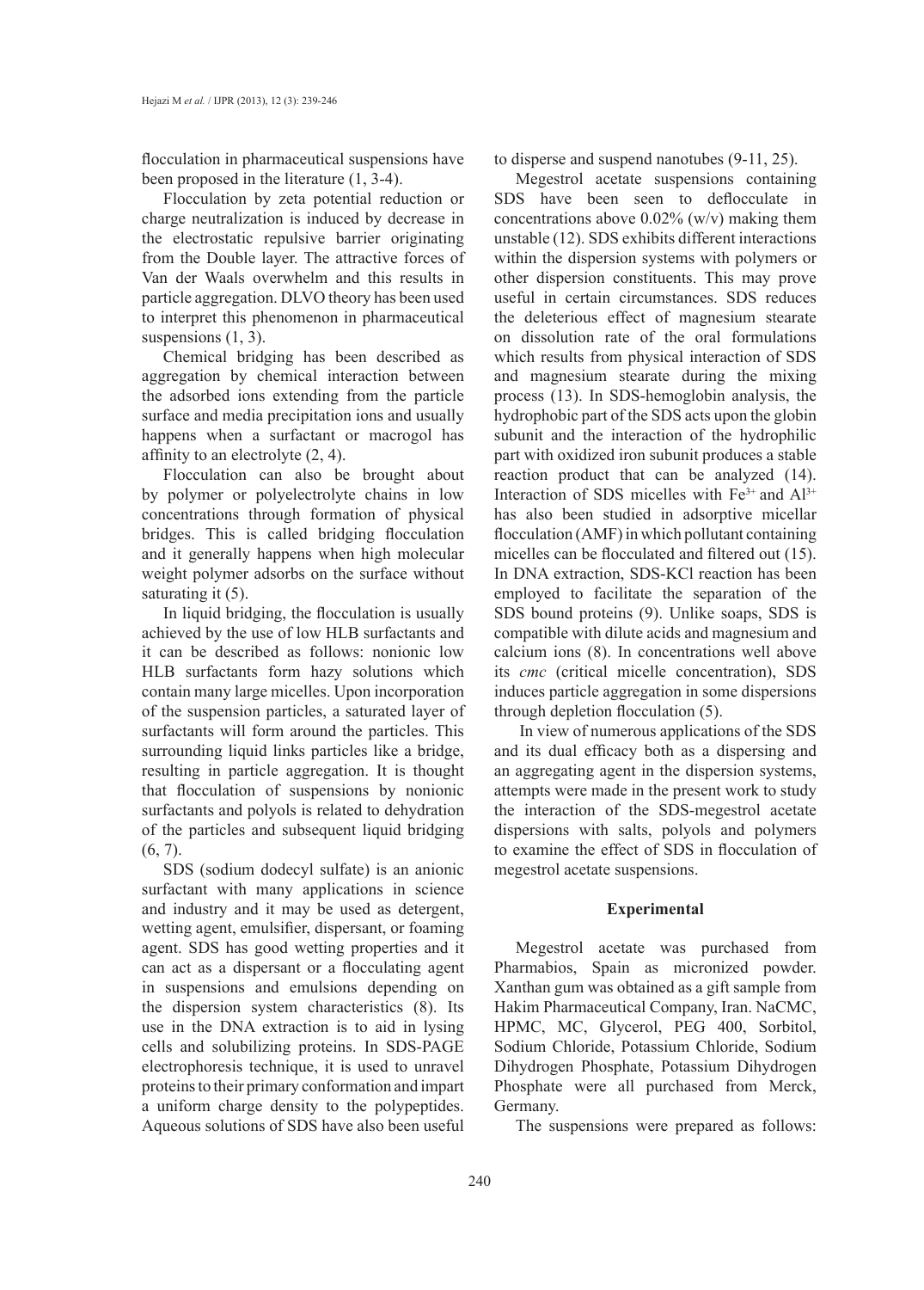

Figure 1. Effect of SDS on sedimentation volume of Megestrol acetate dispersions.

polymer, electrolyte and the surfactant stock solution were made one day prior to suspension formulation. Polymer stock solutions were allowed to stand overnight to ensure adequate hydration. Surfactant solution was added to the calculated amount of megestrol acetate to make a concentrated uniform dispersion of megestrol acetate. The dispersion was later moved into a graduated cylinder and the electrolyte solution was added to produce flocculation. The dispersion was then promptly admixed into the polymer solution to obtain a uniform homogenous suspension. Each prepared suspension was moved to another container for stability observation.

# *General tests performed*

Prepared suspensions were evaluated for their appearance, sedimentation volume, sedimentation rate and redispersibility. Sedimentation volume (SV or F) was the main parameter evaluated in this study and was measured as fraction of the total sediment volume. The results were expressed as percentage. Particle size analysis and zeta potential measurements were made using Malvern instruments.

#### *Wetting*

Using the sessile drop method, the contact angle of the distilled water on megestrol acetate was measured at well above 90 degrees. This is in agreement with the claimed high hydrophobicity of the megestrol acetate. SDS was used in this study as the wetting agent. Preparations of megestrol acetate dispersion with different concentrations of SDS were made in order to show how SDS affects the sedimentation volume.

#### *Flocculation*

NaCl,  $NaH_2PO_4$  (NaDP), KCl and  $KH_2PO_4$ (KDP) were used in different concentrations and the Sedimentation Volume (SV) was measured for the SDS-megestrol acetate dispersions after two weeks. Next, SDS was added incrementally in different preparations containing KCl and  $KH<sub>2</sub>PO<sub>4</sub>$ , and the sedimentation volume of the preparations made (18 formulations) was measured after two weeks.

In another set of experiments, glycerol (G), propylene Glycol (PG), sorbitol and polyethylene glycol (PEG 400) were used to evaluate their effect on megestrol acetate dispersions containing SDS.



**Figure 2.** Effect of KCl and KH2PO4 on sedimentation volume of Megestrol acetate dispersions with varying amount of SDS.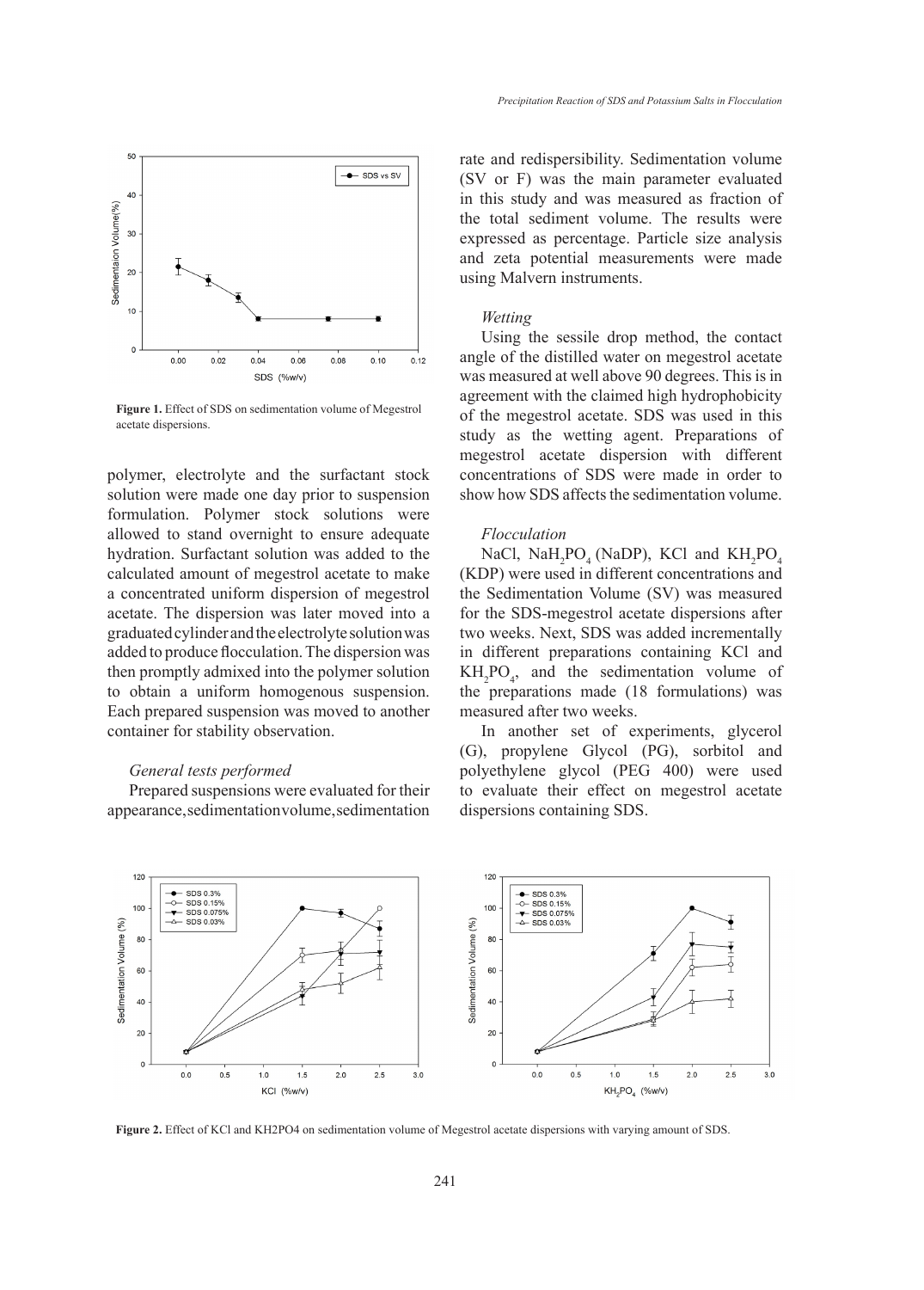

Figure 3. Effect of xanthan gum and CMC in different concentrations on sedimentation volume of Megestrol acetate dispersions.

# *Polymers*

Hydrocolloid polymers including CMC, HPMC, MC and xanthan gum were incorporated in  $0.1\n-0.6\%$ (w/v) concentrations and the sedimentation volume of the preparations were compared and evaluated.

# **Results**

## *Wetting*

Figure 1 shows the effect of SDS on sedimentation volume of megestrol acetate dispersion. It is evident that increasing the SDS concentration reduces the sedimentation volume. This effect can be attributed to negative charging of the particles that hinders particles from aggregation. The large particles will eventually settle and compact upon long term storage.

## *Flocculation*

Sedimentation results after two weeks in dispersions containing electrolytes are presented

in Table 1. It shows that potassium salts in contrast to sodium salts increase sedimentation volume. SDS was then used in different concentrations in dispersions containing KCl and  $KH_2PO_4$ . Formulations prepared in this step showed good sedimentation behavior and as can be seen in Figure 2, SDS increments noticeably increase the sedimentation volume and it seems to reach plateau at concentrations around  $2-2.5\%$  (w/v) of KCl or  $KH_{2}PO_{4}$ .

# *Polyols and polymers*

At this step the polyols including glycerol, propylene glycol and sorbitol were used in different concentrations. Use of polyols resulted in high sedimentation volumes in the dispersion. PEG 400 produces deflocculated dispersions resulting in formation of compact sediment.

Hydrophilic polymers including MC, HPMC, NaCMC and xanthan gum were used in two previously prepared formulations containing KCl and SDS to evaluate polymer effects on

**Table 1.** Effect of different electrolytes on sedimentation volume of megestrol acetate dispersions with 0.02%(w/v) SDS. SV: Sedimentation Volume, KDP: KH<sub>2</sub>PO<sub>4</sub>, NaDP: NaH<sub>2</sub>PO<sub>4</sub>. (Values are means of 3 replicates  $\pm$ SD, n=3).

| Electrolyte | SV at $0.5\%$ Electrolyte $\%$<br>Concentration | SV at 1% Electrolyte%<br>Concentration | SV at $1.5\%$ Electrolyte%<br>Concentration |
|-------------|-------------------------------------------------|----------------------------------------|---------------------------------------------|
| KCl         | $52\pm2.5$                                      | $60\pm3.5$                             | $65\pm3.0$                                  |
| <b>KDP</b>  | $34\pm4.5$                                      | $45 \pm 2.5$                           | $50\pm2.5$                                  |
| NaDP        | $13\pm1.5$                                      | $13 \pm 1.5$                           | $13\pm1.5$                                  |
| NaCl        | $13\pm2.0$                                      | $13\pm2.0$                             | $13\pm2.0$                                  |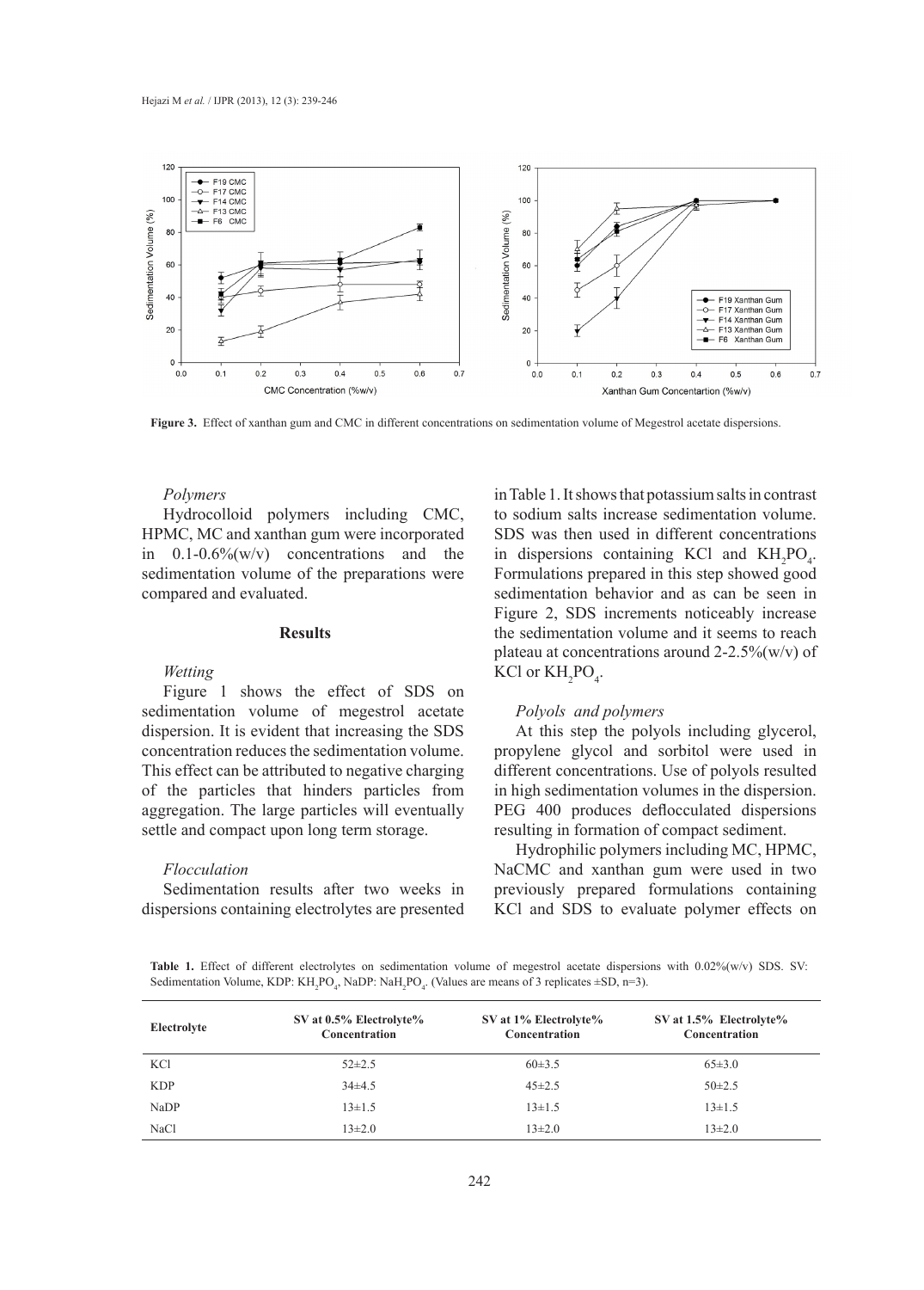

**Figure 4.** Particle size analysis (left) and zeta potential measurement (right) of a selected Megestrol acetate formulation containing SDS, KH2PO4 and Xanthan gum.

sedimentation volume and the results have been shown in Table 2. It can be seen that the suspensions with nonionic polymers (HPMC and MC) in contrast to the anionic ones (xanthan gum and NaCMC) are deflocculated with the sedimentation volume at around 8%.

Figure 3 shows the better efficacy of xanthan gum in enhancing the dispersion sedimentation volumes compared with NaCMC.

 Figure 4 shows the result of the particle size analysis and zeta potential measurement of a selected formulation with SDS 0.15%,  $KH_2PO_4$ 2% and xanthan gum 0.2%.

#### **Discussion**

Physically stable suspensions that do not form a caked deposit upon standing can be prepared by the use of structured vehicles and flocculation of the dispersion particles. To increase the sedimentation volume of the suspension, it is necessary to make a network structure in the system to prevent settling. This type of structurization can be produced by internal structurization (the structure produced by the dispersion medium or "microstructure", *e.g.* flocculation) or external structurization (structure which is formed by the vehicle, *e.g*. viscosity imparting vehicles).

Due to the hydrophobic nature of megestrol acetate, surfactants can be used to aid easy and uniform dispersion of the particles in the aqueous media. Surfactants may cause deflocculation of the dispersions. Deflocculation in the presence of ionic surfactants is typically due to the acquired high zeta potential of the particles (1).

In the present work, effect of electrolyte, polyols and hydrocolloid polymers on SDS dispersions of megestrol acetate was studied. Considering the chemical structure of megestrol acetate particles in distilled water, H<sup>+</sup> ions adsorb on the hydroxyl (–OH) functional groups and therefore the particles will be slightly positively charged. Addition of SDS and its subsequent

| Table 2. Effect of different polymers on sedimentation volume of megestrol acetate dispersions. SV: Sedimentation Volume. (Values are     |  |
|-------------------------------------------------------------------------------------------------------------------------------------------|--|
| means of 3 replicates $\pm$ SD, n=3). A and B formulations represent the preparations containing different amount of SDS and electrolyte. |  |

| <b>Polymer Concentration</b><br>$(w/v\%)$ | <b>Formulation</b> | <b>Xanthan Gum</b><br>$(SV\%)$ | <b>NaCMC</b><br>$(SV\%)$ | <b>HPMC</b><br>$(SV\%)$ | <b>MC</b><br>$(SV\%)$ |
|-------------------------------------------|--------------------|--------------------------------|--------------------------|-------------------------|-----------------------|
| 0.1                                       | A                  | $68 \pm 3.5$                   | $45 \pm 3.5$             | $8 + 1.0$               | $8 + 0.5$             |
|                                           | B                  | $69\pm2.5$                     | $22 \pm 2.5$             | $8\pm1.0$               | $8 \pm 1.5$           |
| 0.2                                       | А                  | $86\pm3.0$                     | $55 \pm 1.5$             | $8\pm 0.5$              | $8 + 0.5$             |
|                                           | B                  | $92 \pm 1.5$                   | $33\pm4.5$               | $8 + 1.0$               | $8 + 1.0$             |
|                                           | A                  | $100\pm0.0$                    | $57+4.5$                 | $8\pm 0.5$              | $8 + 0.5$             |
| 0.4                                       | B                  | $97 \pm 1.5$                   | $41\pm2.0$               | $8 + 1.0$               | $8 + 0.5$             |
|                                           | A                  | $100\pm0.0$                    | $58+4.5$                 | $8\pm 0.5$              | $8 + 1.0$             |
| 0.6                                       | B                  | $100 \pm 0.0$                  | $47\pm3.0$               | $8 + 1.0$               | $8\pm 0.5$            |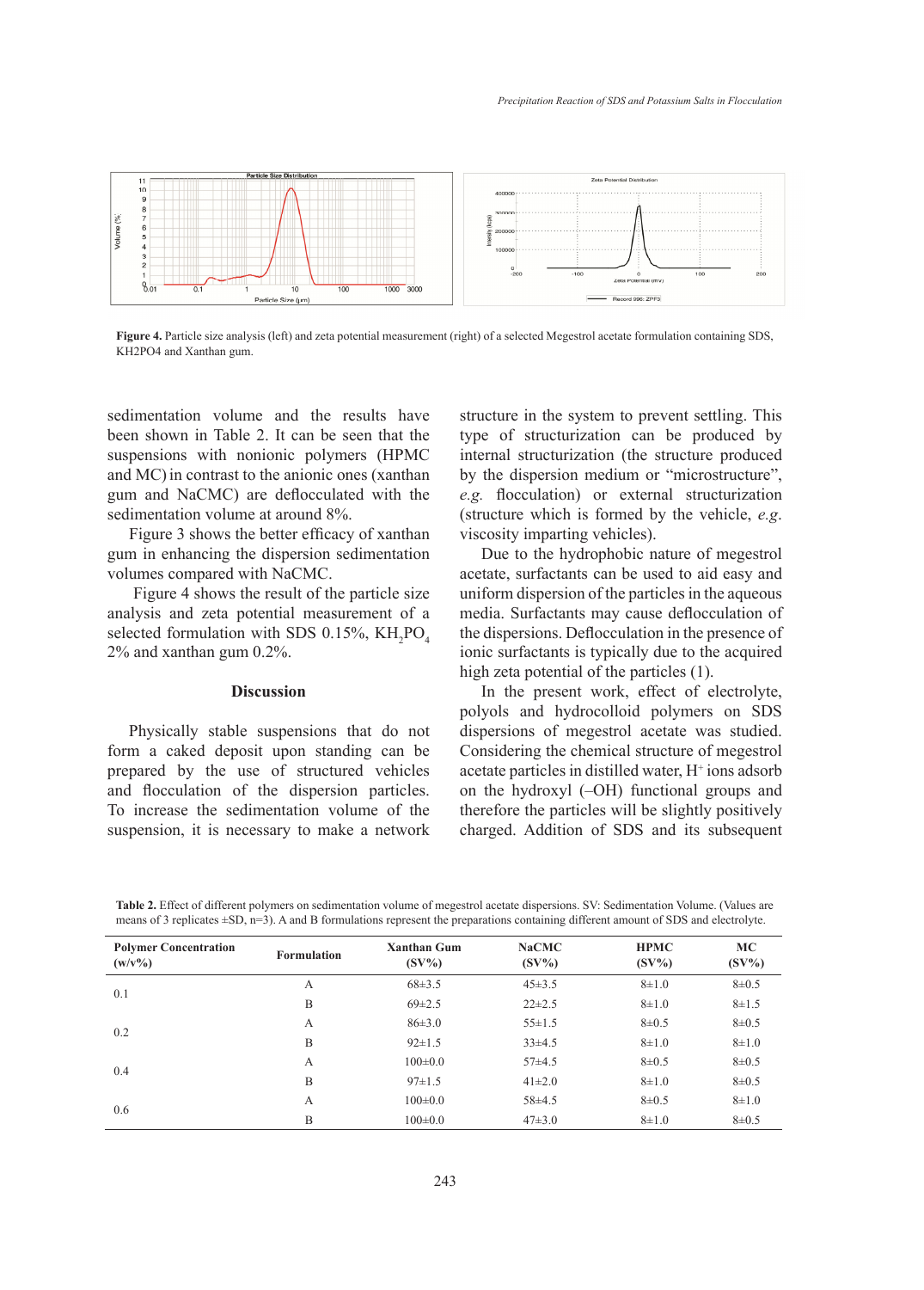surface adsorption imparts high negative charge to the particles. This will reduce the particle aggregation and phase separation occurs due the mass effect and settling of the suspenoids.

 SDS is incompatible with some alkaloidal salts and precipitates with lead and potassium salts. Calcium and magnesium salts do not show this property (8). SDS-KCl precipitation has proved useful in biological purification and protein analysis procedures. KCl or potassium acetate are employed to extract and purify SDS solubilized proteins and DNA structures (9, 16- 17). We tested effect of such  $K^+$ -SDS interaction in flocculating the SDS-megestrol acetate dispersions. Sodium salts were used as control and it was observed in the experiments that only potassium salts induce flocculation.

Upon addition of KCl, insoluble crystals of potassium dodecyl sulfate (KDS) form. When this happens, the surface charge of the megestrol acetate particles change and they no longer repulse each other due to the high negative charge. In fact the precipitation reaction brings about an alteration in surfactant films about the particles which unlike the surfactant film formed in previous steps, facilitates the linking of the particles allowing for aggregation of the suspenoids.

Addition of polyols and hydrocolloid polymers to the megestrol acetate-SDS dispersions produced different results in terms of stability. The low molecular weight polyols glycerin, propylene glycol and sorbitol demonstrated no incompatibility and their use enhanced suspension appearance and stability. SDS was used at 0.02% in these preparations which is lower than the amount of SDS used in the dispersions containing potassium salts. The sedimentation volume observed was generally around 40-60% and was not as high as the sedimentation volume seen in the previous potassium salt containing suspensions with higher amounts of SDS.

Incorporation of HPMC, MC, and PEG resulted in defloccualtion in the dispersions containing SDS and potassium salts. The dispersions were therefore considered as unstable. On the other hand, K+ -SDS dispersions of megestrol acetate with charged polymers of NaCMC and xanthan gum showed no compatibility issue and even the stability of such suspensions increased markedly due to the introduction of such polymers as viscosity enhancers.

Addition of HPMC, MC and PEG possibly induces an interaction with the SDS in the dispersions. HPMC-SDS interactions have been studied in some recent works (18-20). In summary, in these studies an interaction region with specific concentration range for SDS and HPMC was identified in which such an interaction results in increased viscosity of the system. SDS forms complexes with the polymer chains of HPMC at the *cac* (critical association concentration) which is lower than *cmc* of the pure surfactant solution (21). The HPMC-SDS interaction in a preparation of a sunflower oil in water emulsion resulted in better emulsion stability and higher encapsulation efficiency after spray drying to produce the corresponding microcapsules (18). The SDS amounts used in our work were generally lower than the interaction region for HPMC and SDS found by the aforementioned studies; however, the high concentration of salts used in our experiments should also be factored in because the surfactantpolymer binding can be affected by salts. In one report for example, NaBr significantly decreased both the *cmc* and the *cac* of the SDS in presence of PVP and a related neutral copolymer (22). It is thought that in both the megestrol acetate suspension and the sunflower oil emulsion, the HPMC/SDS complex forms a more compact layer at the interface. This compact layer is usually considered favorable in emulsions as it hinders aggregation. However in the megestrol acetate dispersions in which the particle aggregation is desirable, such a HPMC/SDS complex formation results in defloccualtion and the subsequent sedimentation settling in the suspensions.

SDS interactions with MC and PEG have also been studied in the literature and similar mechanism appears to be responsible for the observed deflocculation of the dispersions in our study (23, 24). Xanthan gum and NaCMC as expected showed no incompatibility with SDS due to their ionic charge which reduces the chance of such unwanted interactions with anionic surfactants.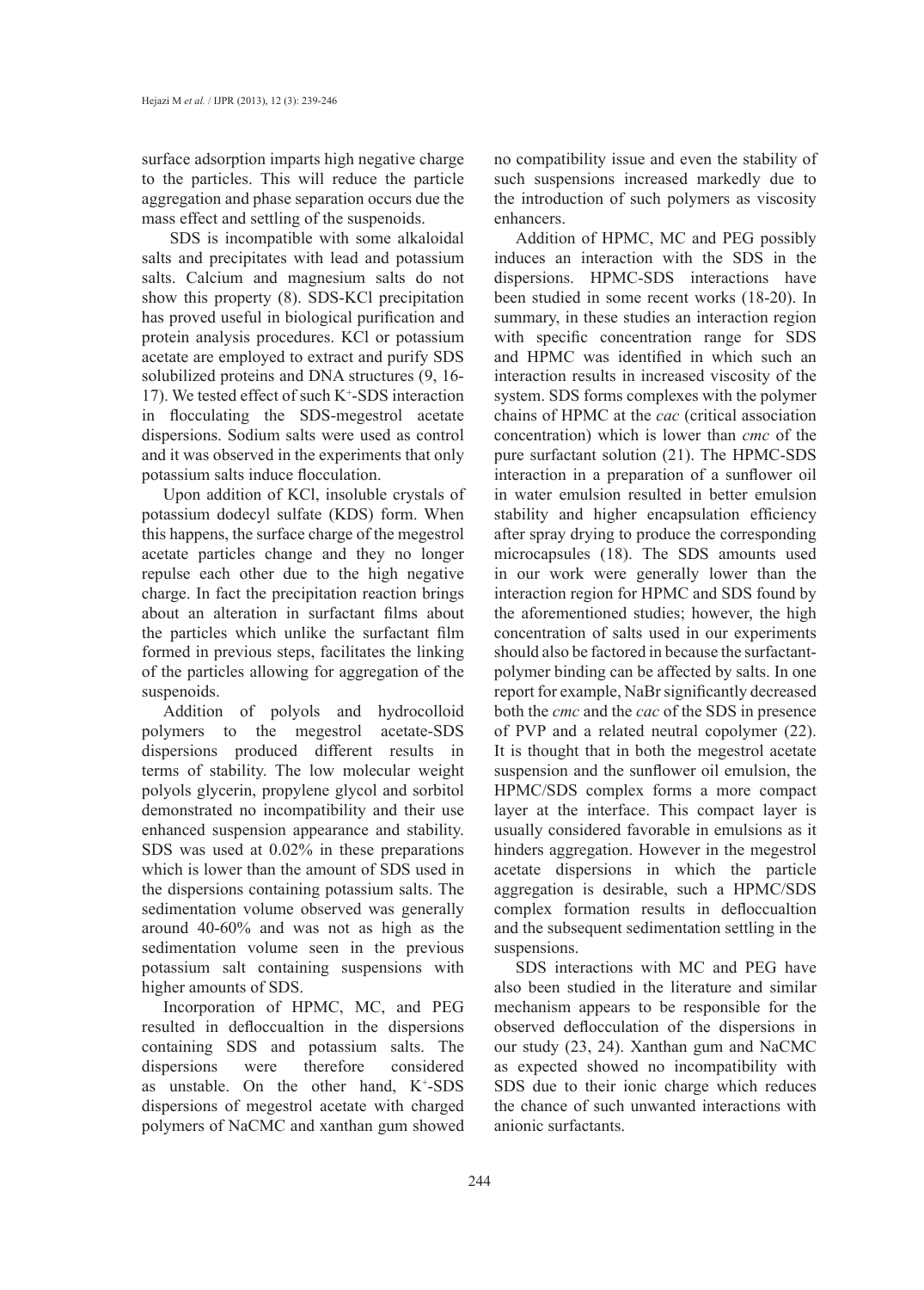## **Conclusion**

As discussed previously, potassium salts can be used to induce flocculation of dispersions pre-wetted by SDS. SDS is soluble in water while KDS is less soluble in the aqueous media. Addition or presence of sodium ions does not induce flocculation while potassium ions cause the megestrol acetate particles to aggregate. We found that such interaction is useful to flocculate megestrol acetate-SDS dispersions. This approach could be universal and its utilization may prove effective in any similar dispersion systems. Another finding of this study is that the uncharged hydrocolloid polymers HPMC and MC reverse the flocculation produced in this manner. This is believed to be caused by formation of SDS/HPMC complex in the form of a compact layer at the interface which hinders particle aggregation.

# **Acknowledgments**

 The authors report no conflict of interest in this work. This study is a part of PharmD. thesis of Seyed Mahdi Hejazi proposed and approved in School of Pharmacy, Shahid Beheshti University of Medical Sciences, Iran.

#### **References**

- (1) Nutan MTH and Reddy IK. General Principles of Suspensions. In: Kulshreshta AK, Singh ON, Wall GM, (eds.) *Pharmaceutical suspensions*. Springer, New York (2010) 39-67.
- (2) Martin AN. Coarse Dispersions. In: Sinko PJ. (ed.) *Martin›s Physical Pharmacy and Pharmaceutical Sciences*. 5th ed. Lippincott Williams and Wilkins, Philadelphia (2006) 499-530.
- (3) Nash RA. Pharmaceutical suspensions. In: Liebermann HA, Rieger MM, Banker GS. (eds.) *Pharmaceutical dosage forms: Disperse system*. Volume 1. Marcel Dekker, New York (1988) 151- 198.
- Swarbrick J, Rubino JT and Rubino OP. Corase (4) Dispersions. In: Troy DB (ed.) *Remington The Science*  and Practice of Pharmacy. 21<sup>st</sup> ed. Lippincot Williams & Wilkins, Philadelphia (2005) 319-37.
- Furusawa K, Sato A, Shirai J and Nashima T. Depletion (5) flocculation of latex dispersions in ionic micellar systems. *J. Colloid Interface Sci.* (2002) 253: 273-78.
- (6) Zatz JL and Lue RY. Flocculation of suspensions containing nonionic surfactant by sorbitol. *J. Pharm. Sci.* (1987) 76: 157-61.
- (7) Zatz JL and Lue RY. Effect of polyols on physical

stability of suspension containing nonionic surfactant. *J. Soc. Cosmet. Chem.* (1982) 33: 1749-55

- (8) Rowe CR, Sheskey PJ and Owen SC. Handbook of Pharmaceutical Excipients. 5<sup>th</sup> ed. Pharmaceutical Press, London. American Pharmaceutical Association,Washington DC (2006): 688.
- Li JKK, Johnson T, Yang YY and Shore V. Selective (9) separation of virus proteins and double-stranded RNAs by SDS-KCl precipitation. *J. Virol. Methods* (1989) 26: 3-16.
- (10) Smith BJ. SDS polyacrylamide gel electrophoresis of proteins. *Methods Mol. Biol.* (1994) 32: 32-34.
- Bystrzejewski M, Huczko A, Lange H, Gemming T, (11) Büchner B and Rümmeli MH. Dispersion and diameter separation of multi-wall carbon nanotubes in aqueous solutions. *J. Colloid Interface Sci.* (2010) 345: 138- 142.
- Atzinger AE, Bequette RJ and Davis RE. Megestrol (12) Acetate Formulation. Bristol-Myers Squibb Company. US Patent 5338732, (1994).
- Li-Hua W and Chowhan ZT. Drug-excipient (13) interactions resulting from powder mixing. V. Role of sodium lauryl sulfate. *Int. J. Pharm.* (1990) 60: 61-78.
- (14) Karsan A, Maclaren I, Conn D and Wadsworth L. An evaluation of hemoglobin determination using sodium lauryl sulfate. *Am. J. Clin. Pathol.* (1993) 100: 123-26.
- (15) Talens-Alesson FI, Hall ST, Hankins NP and Azzopardi BJ. Flocculation of SDS micelles with Fe3+. *Colloid Sur. A* (2004) 204: 85-91
- (16) Huang Y, Vanscheeuwijck P, Regan JW. Precipitation with KCl improves the chemical cross-linking of GSTfusion proteins to agarose after solubilization with SDS. *Biotechniques* (1993) 15: 989-92.
- (17) Carraru U, Rizzi C, Sandri M. Effective recovery by KCl precipitation of highly diluted muscle proteins solubillized with sodium dodecyl sulfate. *Electrophoresis* (1991) 12: 1005-10.
- Petrovic LB, Sovilj VJ, Katona JM, Milanovic JL. (18) Influence of polymer-surfactant interactions on o/w emulsion properties and microcapsule formation. *J. Colloid Interface Sci.* (2010) 342: 333-39.
- (19) Verica J. SoviljLidija B. Petrović. Influence of hydroxypropylmethyl cellulose–sodium dodecylsulfate interaction on the solution conductivity and viscosity and emulsion stability. *Carbohydr. Polym.* (2006) 64: 41-49.
- (20) Silva SMC, Antunes FE, Sousa JJS, Valente AJM, Pais AA. New insights on the interaction between hydroxypropylmethyl cellulose and sodium dodecyl sulfate. *Carbohydr. Polym.* (2011) 86: 35–44.
- (21) Lopez-Esparza R, Guedeau-Boudeville MA, Gambin Y, Rodriguez-beas C, Maldonado A, Urbach W. Interaction between poly(ethylene glycol) and two surfactants investigated by diffusion coefficient measurements. *J. Colloid Interface Sci.* (2006) 300: 105-110.
- $(22)$  Fox GJ, Bloor DM, Holzwarth JF and Wyn-Jones E. Use of isothermal titration microcalorimetry to monitor the adsorption/desorption processes of sodium dodecyl